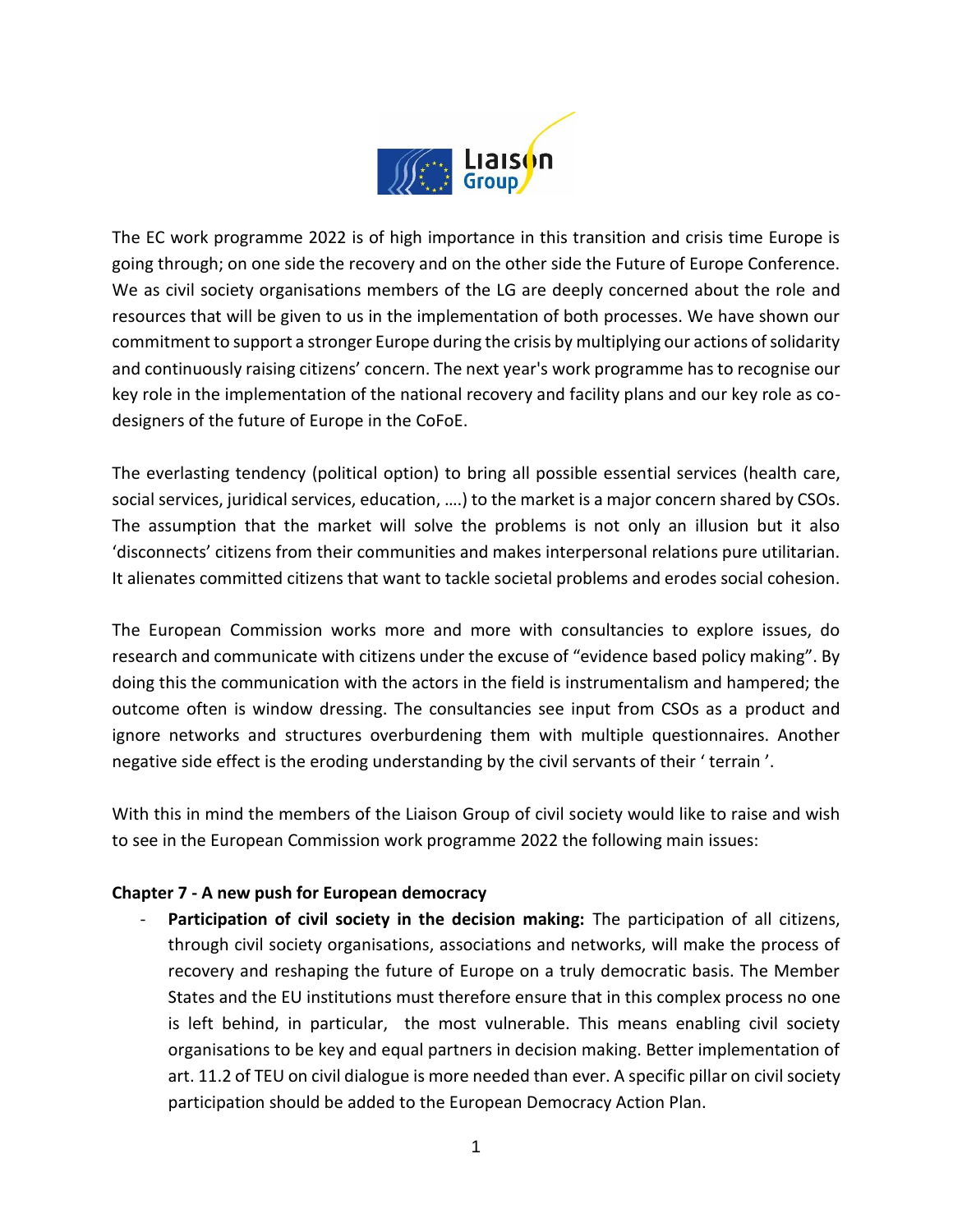- European core principles of Article 2 such as democracy, rule of law, and fundamental rights including civic space are closely linked. The **rule of law report** as well as the **democracy action plan** should be interconnected and monitor civic space issues including civil society space. Th**e EC should follow up on these action plans** and consider stronger mechanisms to defend these principles and civil society space. Where national laws are against EU law, infringement procedures should be started.
- We support the 2022 Commission plans about a new "Initiative on Social Dialogue", but we urge the **EC to extend it to "Civil Society Dialogue"**, that will put civil society on an equal level with social partners in policy-making. This will be crucial for connecting citizens with the Pillar of Social Rights and the new Action Plan and is something that is missing from the announced Action Plan.

## **Chapter 4 - An economy that works for people**

- **Social and sustainable exit from the crisis:** beyond economic and environmental issues, the social agenda must drive the EU work programme in 2022. This means the Commission's commitment to a social and sustainable Europe shall be a priority while obviously accompanied by new indicators for economic progress that go beyond GDP. Civil society organisations play an important role in this regard. There is an opportunity in promoting social innovation as a model for recovery through co-creation, co-design and co-production. In a complex social landscape with massive societal challenges, the only way to reach a successful recovery is to mobilise all resources in society, acting in a crosssectoral and multi-disciplinary manner in order to identify joint solutions to common challenges. Organised civil society is a catalyst for social innovation.
- Implement the **Action Plan for the European Pillar of Social Rights** and its suggestions for **overcoming barriers to philanthropy and public benefit organisations' cross-border wor**k via the creation of a code of conduct for a better implementation of the nondiscrimination principle and tax effective cross-border philanthropy. The creation of a European Statute for public benefit organisations/supranational legal recognition could facilitate cross-border work and stimulate more European initiatives for the public good. As part of the Action Plan, the European Commission invites the Council and the European Parliament to endorse three targets and calls on the Member States to define their own national targets. It is crucial that all Member States endorse these targets and set national ones to ensure that the EU jointly at least achieves, but hopefully exceeds these targets by 2030.
- **Funding and resources for CSOs:** Civil society organisations (CSOs) themselves are among the victims of inequalities and weaknesses in the system. Their current and future ability to respond to needs is threatened by often scarce and fluctuating resources (*EESC Diversity Group Study on impact of covid19 to CSOs*). This needs to be addressed by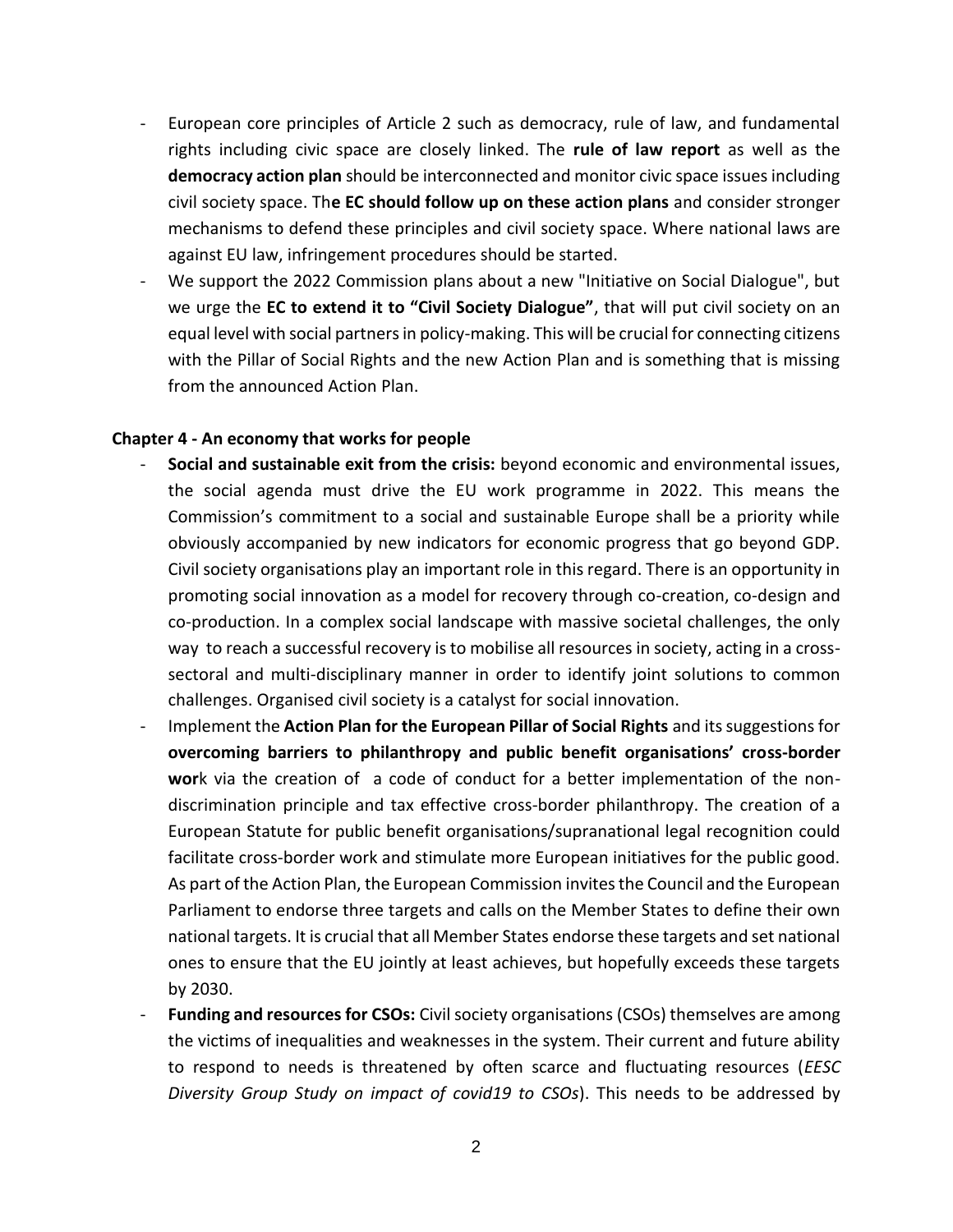ensuring funding mechanisms for CSOs in the recovery and implementation of the Social Pillar and beyond. CSOs need sufficient operational funding to carry out their activities, from support in reaching out to citizens to watchdog activities, which is even more relevant in times where Europe and the world is experiencing a threatening phenomenon of shrinking civic spaces. Moreover, the COVID-19 pandemic hit many sectors particularly hard, and when it comes to civil society organisations, with face-to-face educational and political participation activities suspended, their related projects were also put on hold, causing uncertainties and problems in the financial management of the organisations. The EC work programme 2022 following the crisis is a huge opportunity to review the EU engagement towards civil society organisations in terms of more sustainable and structural financial support vs project based funding, including via adapting the cofinancing rates across the EU programmes to account for the impact of COVID-19.

## **Chapter 6 - Promoting our European way of life**

- A vibrant civil society is at the heart of the European Union. Our way of life is characterised by a sense of fairness, justice, solidarity, and an understanding of the need to contribute to the common good for the benefit of all. Considering the fact that the COVID-19 crises has had a particularly negative impact on certain societal groups, such as women, youth and mobile EU citizens, who have been experiencing a "double lock down", it is now more important than ever for civil society organisations to play a central role in contributing to strengthening this way of life and should be regarded as allies in protecting, promoting and preserving our way of life based on inclusiveness and respect for others. As such, CSOs should receive proper, targeted support and recognition from policymakers and in this way, preserving the civic space and democratic right to association that is essential to our way of life.
- European civil society networks like the members of the EESC Liaison Group contribute to co-shaping EU policies and to build capacity of their members locally to understand and engage with the European Pillar of Social Rights and other key frameworks, but also to build consensus across countries to have a strong voice in the EU policy/legal discussions, address common challenges like COVID-19, strengthen the civil society sector essential for European democracies. This essential role must be recognised by improving social and civil dialogue equally.
- Philanthropy and civil society have a key role to play to promote key European policy areas and they could do even more if they had a better operating environment (see points above also).
- The EU could develop measures that stimulate more collaboration and co-investment opportunities among the philanthropy/foundation/CSO sector.